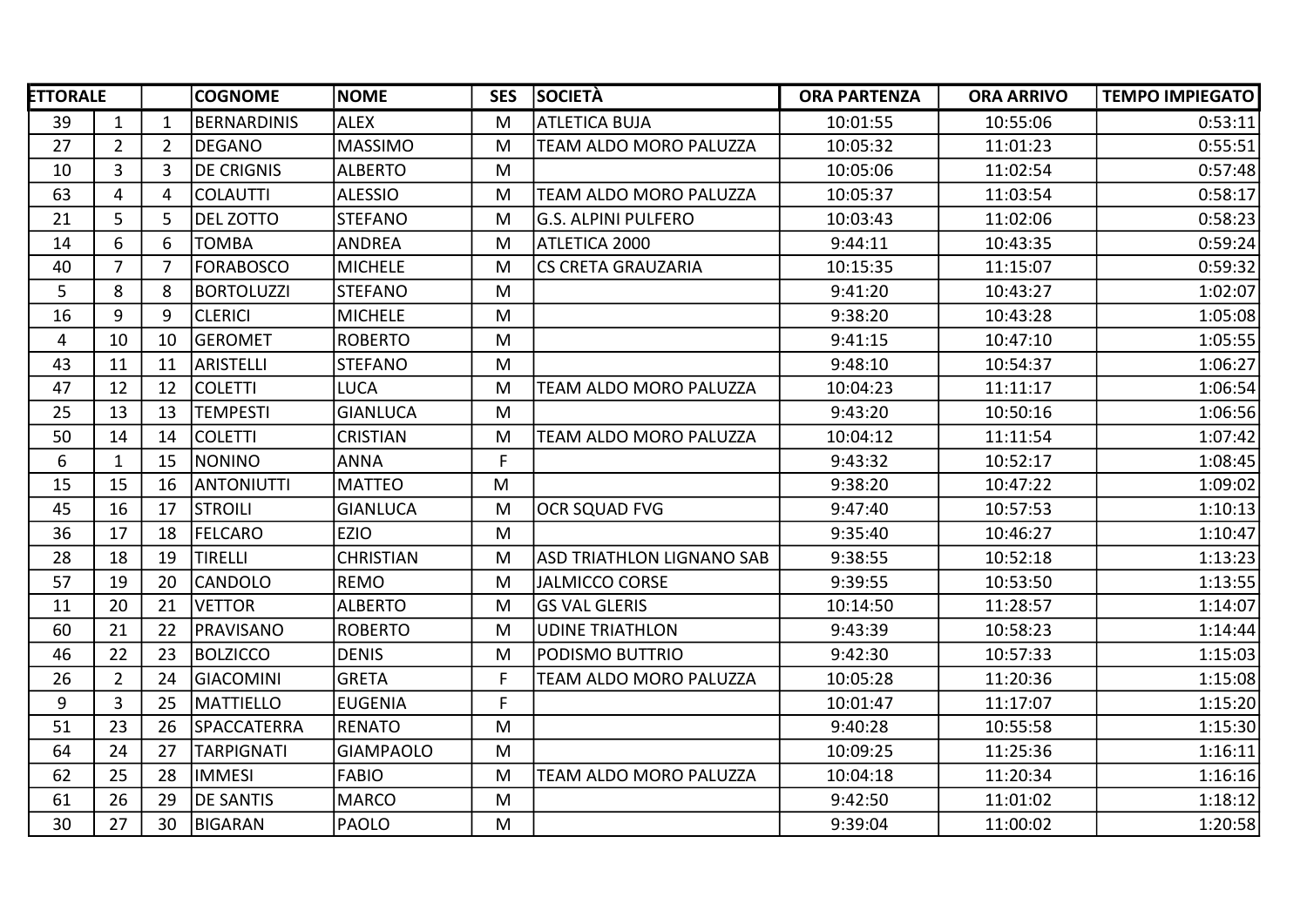| 59             | 28 | 31 | D'AGOSTINA         | <b>DANIELE</b>   | M  | ATLETICA BUJA                   | 10:15:40 | 11:37:55 | 1:22:15 |
|----------------|----|----|--------------------|------------------|----|---------------------------------|----------|----------|---------|
| 33             | 29 | 32 | <b>CERCHIER</b>    | <b>FRANCESCO</b> | M  |                                 | 9:41:56  | 11:04:13 | 1:22:17 |
| 32             | 4  | 33 | <b>BERLASSO</b>    | <b>MORENA</b>    | F. | PODISMO BUTTRIO                 | 10:14:42 | 11:37:30 | 1:22:48 |
| 35             | 5  | 34 | DENTESANO          | <b>BARBARA</b>   | F. | <b>JALMICCO CORSE</b>           | 10:14:25 | 11:38:27 | 1:24:02 |
| 56             | 6  | 35 | <b>CAPPELLETTI</b> | BARBARA          | F. |                                 | 9:43:46  | 11:08:13 | 1:24:27 |
| 8              | 30 | 36 | DI BERT            | <b>DENIS</b>     | M  |                                 | 9:51:10  | 11:15:55 | 1:24:45 |
| 18             | 31 | 37 | NICOSIA            | <b>FABRIZIO</b>  | M  |                                 | 9:39:30  | 11:04:48 | 1:25:18 |
| $\overline{7}$ | 32 | 38 | <b>FERMO</b>       | <b>CHRISTIAN</b> | M  |                                 | 9:51:40  | 11:17:17 | 1:25:37 |
| 49             | 7  | 39 | DI BERT            | <b>VALENTINA</b> | F. | <b>ATLETICA DOLCE NORD-EST</b>  | 9:51:25  | 11:17:13 | 1:25:48 |
| 44             | 8  | 40 | lmauro             | <b>ELEONORA</b>  | F  | <b>OCR SQUAD FVG</b>            | 9:47:40  | 11:14:04 | 1:26:24 |
| 29             | 9  | 41 | <b>QUALIZZA</b>    | <b>FEDERICA</b>  | F. | <b>GRUPPO SPORTIVO NATISONE</b> | 9:49:28  | 11:18:07 | 1:28:39 |
| 55             | 33 | 42 | <b>MICOLI</b>      | <b>MICHELE</b>   | M  |                                 | 10:08:22 | 11:38:08 | 1:29:46 |
| 52             | 34 | 43 | DURIGHELLO         | <b>ROBERTO</b>   | M  |                                 | 10:06:18 | 11:36:42 | 1:30:24 |
| 53             | 35 | 44 | RUSSO              | <b>JACOPO</b>    | M  |                                 | 10:06:07 | 11:36:53 | 1:30:46 |
| 19             | 10 | 45 | MARI)              | LARA             | F. |                                 | 9:51:30  | 11:22:42 | 1:31:12 |
| $2^{\circ}$    | 36 | 46 | <b>TROPINA</b>     | <b>DAMIANO</b>   | M  |                                 | 10:00:16 | 11:31:45 | 1:31:29 |
| 58             | 37 | 47 | NOACCO             | <b>CRISTIAN</b>  | M  | <b>ASD MARATONINA UDINESE</b>   | 10:08:32 | 11:40:37 | 1:32:05 |
| 34             | 38 | 48 | RADUCCI            | SEBASTIAN        | M  |                                 | 9:56:56  | 11:29:04 | 1:32:08 |
| 17             | 11 | 49 | <b>REI</b>         | <b>CRISTINA</b>  | F. |                                 | 9:50:30  | 11:28:40 | 1:38:10 |
| 54             | 39 | 50 | VIGNUDA            | <b>PAOLO</b>     | M  |                                 | 10:08:18 | 11:46:35 | 1:38:17 |
| 22             | 12 | 51 | <b>MINGONE</b>     | <b>GIANCARLA</b> | F. | <b>GRUPPO SPORTIVO NATISONE</b> | 9:51:19  | 11:32:58 | 1:41:39 |
| 12             | 40 | 52 | <b>STEFFE</b>      | <b>MARCO</b>     | M  |                                 | 9:50:27  | 11:32:17 | 1:41:50 |
| 23             | 13 | 53 | <b>GORGONE</b>     | <b>STEFANIA</b>  |    | <b>GRUPPO SPORTIVO NATISONE</b> | 9:49:32  | 11:31:59 | 1:42:27 |
| $\mathbf{3}$   | 41 | 54 | <b>IDEAN</b>       | <b>PAOLO</b>     | M  |                                 | 9:32:11  | 11:17:20 | 1:45:09 |
| 42             | 42 | 55 | SERAFINI           | <b>STEFANO</b>   | M  | <b>GRUPPO SPORTIVO NATISONE</b> | 9:41:24  | 11:27:43 | 1:46:19 |
| 48             | 14 | 56 | <b>ZANINI</b>      | LAURA            | F. | <b>ATLETICA DOLCE NORD-EST</b>  | 9:51:34  | 11:38:22 | 1:46:48 |
| 1              | 43 | 57 | DORBOLO'           | <b>ENRICO</b>    | M  |                                 | 10:00:11 | 11:48:30 | 1:48:19 |
| 13             | 15 | 58 | POLSELLI           | <b>CRISTINA</b>  | F. |                                 | 9:50:23  | 11:38:44 | 1:48:21 |
| 37             | 44 | 59 | <b>CIMENTI</b>     | ALESSANDRO       | M  | <b>ATLETICA BUJA</b>            | 10:04:31 | 11:53:15 | 1:48:44 |
| 41             | 16 | 60 | MUSIGH             | <b>MARINA</b>    | F. | <b>GRUPPO SPORTIVO NATISONE</b> | 9:41:16  | 11:37:37 | 1:56:21 |
| 38             | 17 | 61 | DALLA COSTA        | SONIA            | F. |                                 | 10:03:27 | 12:09:17 | 2:05:50 |